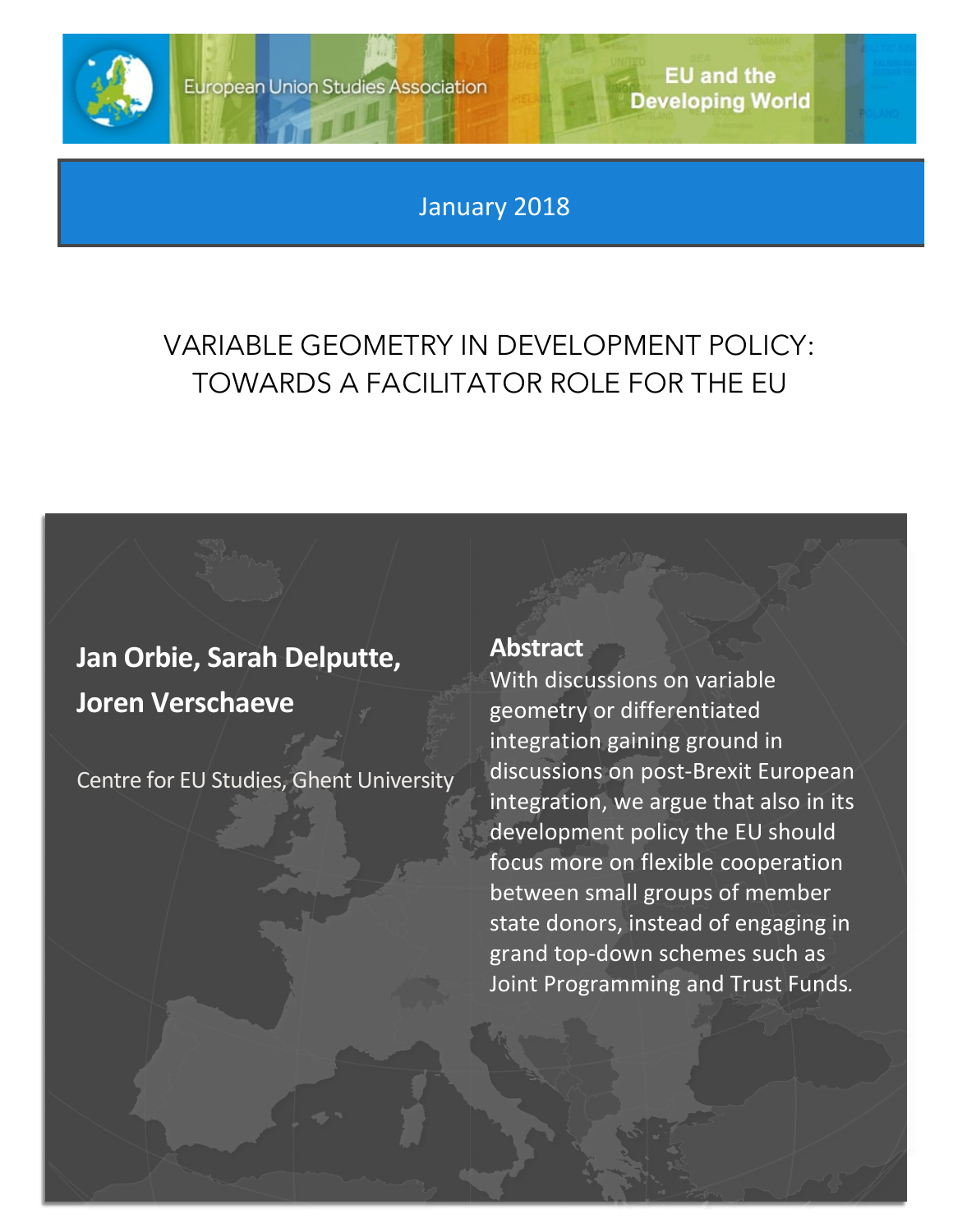

1

*With discussions on variable geometry or differentiated integration gaining ground in discussions on post-Brexit European integration, we argue that also in its development policy the EU should focus more on flexible cooperation between small groups of member state donors, instead of engaging in grand top-down schemes such as Joint Programming and Trust Funds.*

These findings are based on our study on European coordination in fragile states, involving a literature study, interviews at European headquarters, and case studies in the DRC, Haiti, Palestine and Niger. $1$  Our findings reveal a near-consensus among researchers, policy-makers at headquarters level and practitioners in the field that European coordination is needed all the more in fragile contexts. Yet there is also much ambiguity over exactly what the EU can and should do.

While our study confirms the multiple constraints for European coordination that have been highlighted in existing literature, we also discern some enabling factors. The most promising cases are those that have emerged bottom-up within a small group of 4-5 agencies that embody a critical mass in terms of budget and expertise. These cases are characterized by their combination of various forms of soft and hard joint implementation, their committed efforts to align with the partner government, their institutional flexibility, and political backing from headquarters. Under these conditions, cooperation clusters can generate a dynamic that attracts more donors to join.

Interestingly, the EU does not figure prominently in the foreground. Grand schemes designed by EU institutions have not fulfilled their promise to foster European coordination. First, Joint Programming has not been the panacea that some had hoped for. It is still in an experimental phase and will at best generate synergies between European donors in the long run. Where JP appears relatively successful, it

<sup>&</sup>lt;sup>1</sup> "Exploring the potential for improving the existing European coordination mechanisms in fragile states". See synthesis at https://www.afd.fr/sites/afd/files/2017-11/rapport-improving-european-coordination-in-fragile-states.pdf and a video streaming at https://ec.europa.eu/europeaid/news-and-events/improving-european-coordination-fragile-states\_en.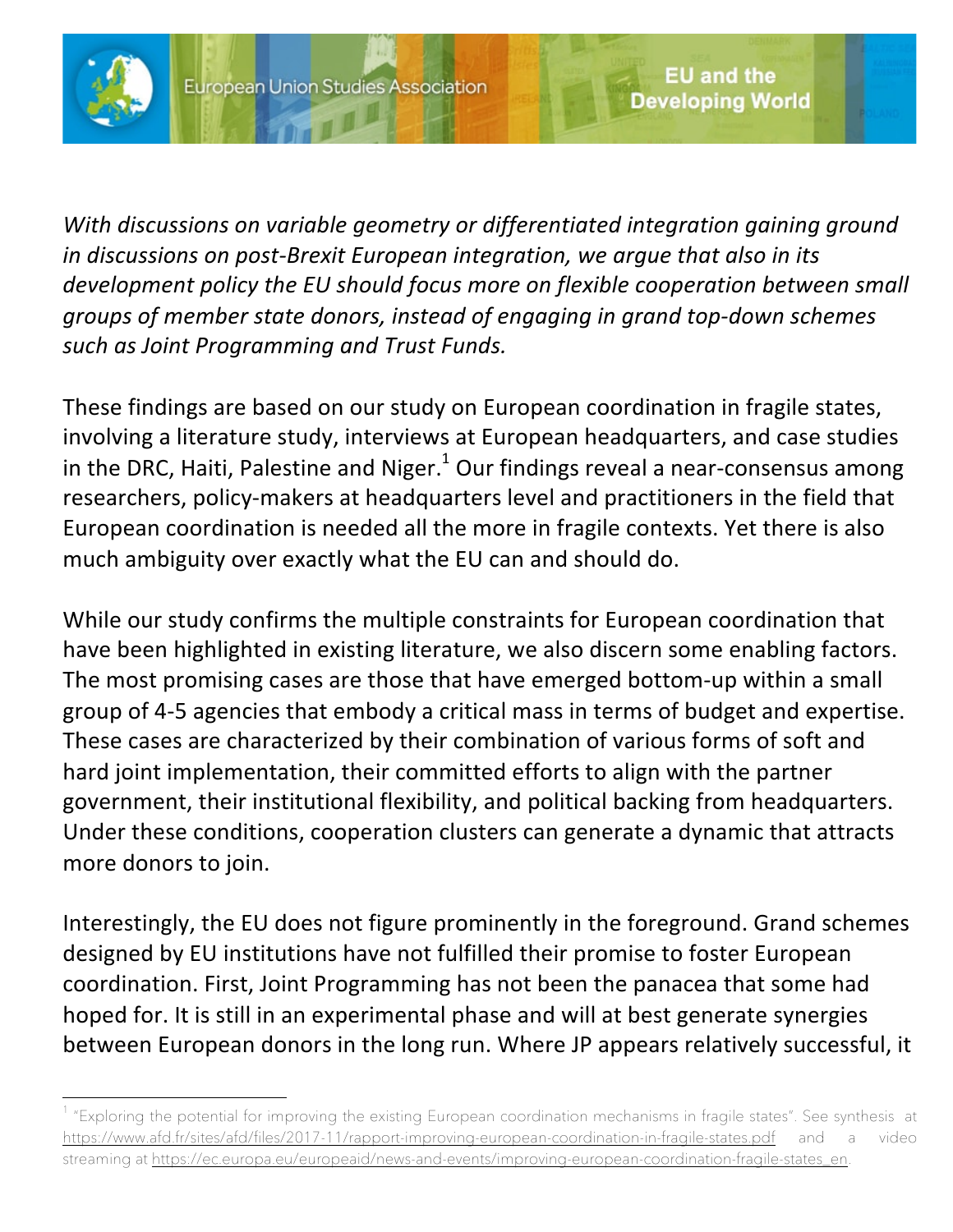

builds on pre-existing collaborations between donors. However, in some countries (specifically, the DRC and Niger), our interviewees question whether the EU Delegation is genuinely committed to prioritizing Joint Programming and moving forward with it. Even in Palestine, where the EU and some observers have evaluated Joint Programming relatively successfully, practitioners are adopting a '*wait-and-see attitude'* about its promised benefits. Meanwhile, they continue with their daily struggle to achieve development in an environment where aid coordination is extremely challenging.

Second, the mushrooming Trust Funds are not living up to their potential to become a stepping-stone for coordination. Specifically, the EU Emergency Trust for Africa has been strongly criticized at field level for lacking transparency, bypassing ownership, and thwarting existing aid programmes. As one practitioner in Niger stated, "*The Trust Fund boosted competition instead of coordination between the agencies*." Human rights NGOs have lamented the EU's overly restrictive approach to migration in Africa; what makes the picture even darker is that, *even if* the funded projects appear to be development-friendly, they eventually fail as they do not address – and may even aggravate – the key problem of aid fragmentation. The Migration Trust Fund risks reversing more than a decade of international donor commitments on aid effectiveness principles.

Instead, the EU has the potential to play a modest but crucial facilitator role. Essentially, this would require the EU to foster the above-mentioned factors that enable existing coordination between small groups of agencies, providing common goods and services without engaging in top-down (micro) management. We found embryonic examples of this in the most promising coordination practices, where the EU (in) directly fostered small-group donor cooperation. This can be seen as implementing variable geometry in the practice of development cooperation. However, these are limited exceptions. There is much low-hanging fruit – but it is not being picked at present.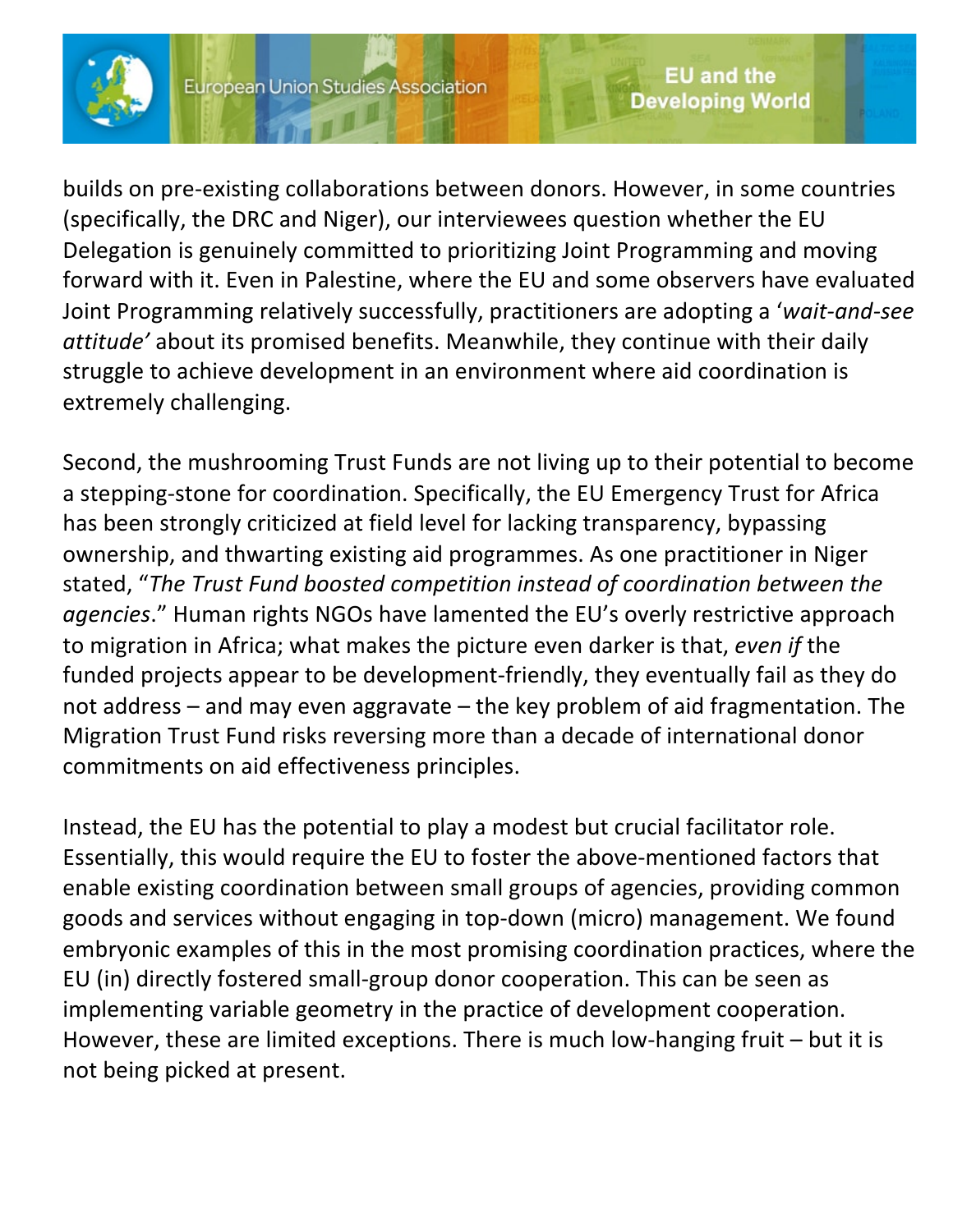

What, then, are the common goods and services that the EU can provide as a facilitator of coordination in fragile states?

• First, it can support joint studies that benefit existing coordination practices. In addition to making use of the general analyses drafted in Brussels, practitioners would benefit from studies on specific topics (e.g. mapping). Moreover, given that many studies and audits are currently not available to the public or other donors, the EU could promote an open information culture on developmental research funded from the public purse (in line with Horizon 2020 requirements).

**EU and the** 

**Developing World** 

- Second, the EU can facilitate joint communication on existing coordination schemes  $-$  even those in which it is not involved itself  $-$  thereby fostering muchneeded visibility and public support for development policy. Rare and recent examples from our research are the joint videos promoted by the EU Office in Palestine on cooperation in the education and water sectors.
- Third, joint missions organized by the EU and involving practitioners are scarce and should be promoted at several stages of the project cycle. Fourth, interviewees recognize that there is scope for improvement by sharing logistics and infrastructure. In none of the country studies could we find evidence of this already happening. Fifth, joint-training events would greatly benefit information exchange, avoid duplication and foster common approaches. Our research shows that information about joint training organized by the EU institutions rarely reaches practitioners outside the 'Brussels bubble'. Training sessions in Brussels (e.g. at the European Security and Defence College) should be promoted Europewide and involve officials and practitioners working in third countries.

Conceptually, facilitation embodies the EU's other roles in development: as donor (the 1990s project, when the EU became a fully-fledged donor), as harmonizer (the